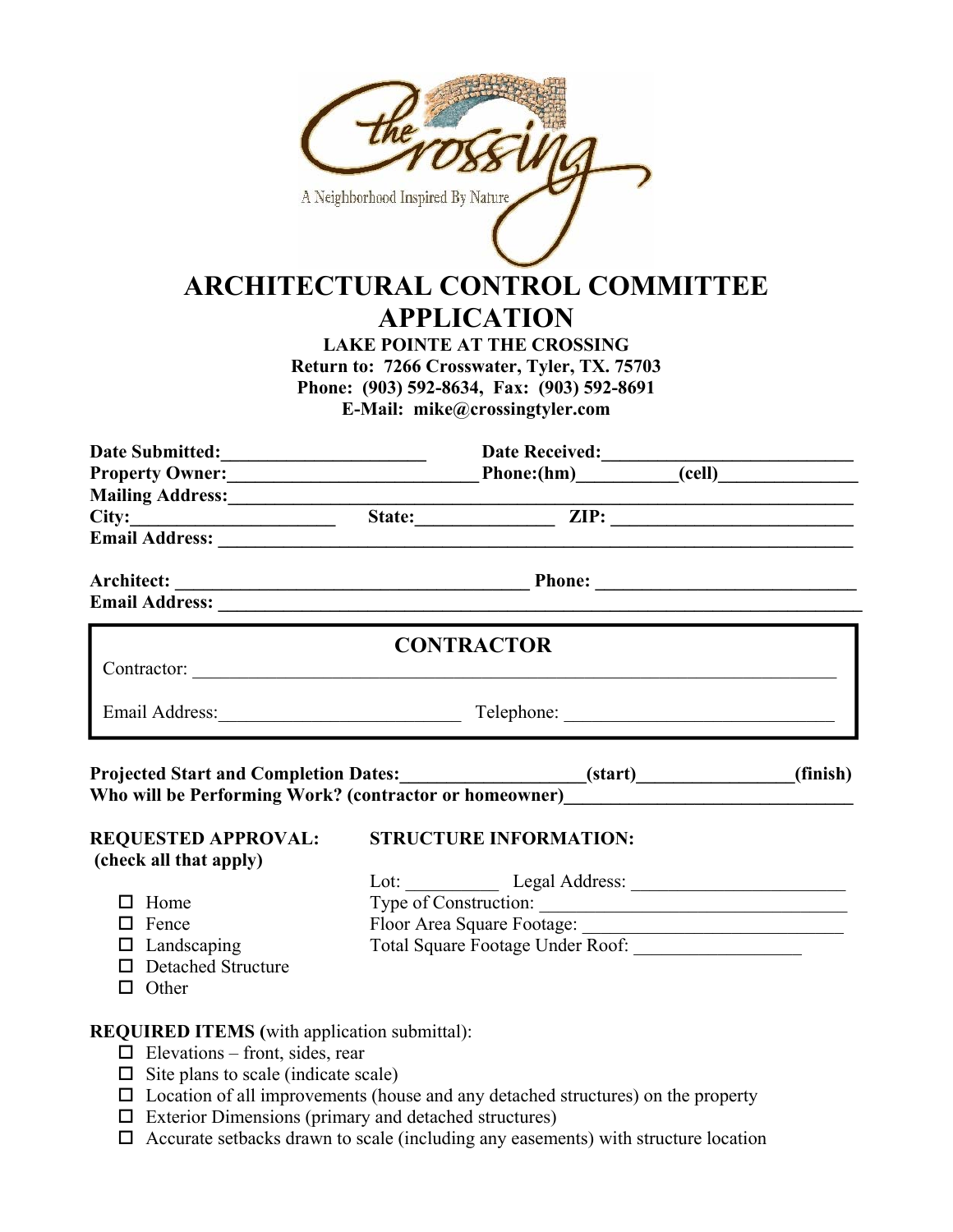- $\square$  Distances between structures (if any detached structures)
- $\square$  Location of improvements such as porches, decks, garages, driveways, pool or spa, etc...
- $\Box$  Fence type, height, and location on property
- $\Box$  Exterior color scheme (type of facade, accents, roofing material)
- $\Box$  Drainage plan for the lot if changes in grade or other conditions adversely affecting drainage are anticipated (generally, approval will be denied if adjoining properties are adversely affected by changes in drainage)
- $\Box$  Landscape site plan (can be submitted at a later date with an additional fee)

## **PLEASE CHECK ALL APPLICABLE ITEMS**

### **FENCING: (REFER TO SECTION 4.02) ALL FENCE APPLICATIONS MUST BE SUBMITTED WITH A LOT SURVEY (OR PLAT DRAWING) WHICH IDENTIFIES THE FENCING LOCATION AND DIMENSIONS.**

FENCING TYPE (ex. Ornamental iron, stone, brick etc.): COLOR/FINISH: HEIGHT: COLUMNS MATERIALS (ROCK,BRICK, WROUGHT IRON, ETC.IF ANY) Number of Gates: (Indicate on Lot Survey)

*Please also remember the "finished" side of the fence must face out!* 

## **HOME ADDITIONS, EXTENSIONS OR RECREATIONAL USES: CHECK ALL THAT APPLY: OSTORAGE SHED** HOUSE ADDITION CHANGES IN HOUSE ELEVATION PATIO/PORCH OR DECK □POOL OR SPA LANDSCAPING STRUCTURE PLAY EQUIPMENT  $\Box$  OTHER:(PLEASE DESCRIBE)  $\mathcal{L}_\mathcal{L} = \mathcal{L}_\mathcal{L}$

 *ALL ITEMS LISTED ABOVE MUST BE SUBMITTED WITH A DETAILED PLAN AND SPECIFICATION OF EACH ITEM. PLANS SHOULD INCLUDE A DETAILED ELEVATION AND PLAN VIEW OF THE STRUCTURE. SPECIFICATIONS SHALL INCLUDE ALL COLOR SELECTIONS AND BUILDING MATERIALS TO BE USED. ALL ITEMS MUST BE SUBMITTED WITH A COPY OF THE LOT SURVEY AND ALL STRUCTURE LOCATIONS MUST BE IDENTIFIED ON THE SURVEY. PHOTOGRAPHS OR CATALOG PICTURES ARE ALSO HELPFUL FOR REVIEW.* 

**Notes to the Applicant:** 

- **1. Homeowner(s) is responsible for obtaining all necessary permits**
- **2. I understand that no construction activity shall take place prior to the approval of the ACC. The ACC will take a minimum of eight (8) days and a maximum of thirty (30) days to approve the project. If alterations are made prior to approval I may be required to return the property to its former condition at my own expense if this application is not approved wholly or in part, and that I may be required to pay all legal expenses incurred if legal action becomes necessary.**
- **3. I understand that members of the Architectural Control Committee are permitted to enter on my property to make reasonable inspection of proposed construction locations.**
- **4. It is understood that I am aware of the Covenants, Conditions and Restrictions and Architectural Controls for Lake Pointe at The Crossing with regard to the review process.**